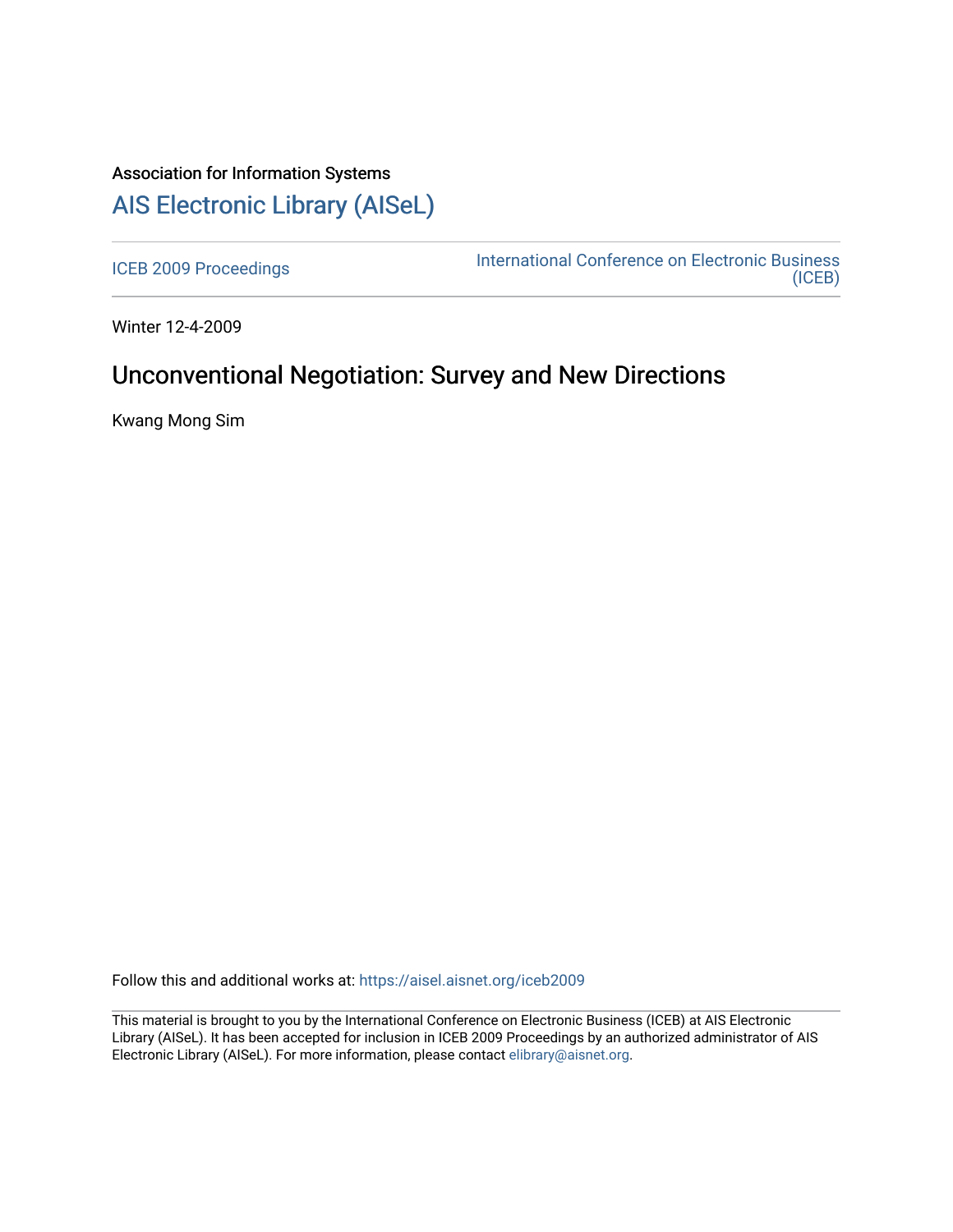## **UNCONVENTIONAL NEGOTIATION: SURVEY AND NEW DIRECTIONS**

Kwang Mong Sim

Department of Information and Communications, Gwangju Institute of Science and Technology, South Korea.

E-mail: kmsim@gist.ac.kr http://www.infcom.gist.ac.kr/~kmsim/MAS/

## **Abstract**

The increasing demand for building large-scale complex and distributed systems such as Cloud/Grid computing systems accentuates the need for complex negotiation mechanisms for managing computing resources. The contribution of this paper includes: 1) summarizing classical negotiation problems and conventional negotiation in terms of the utility function, strategy, and protocol, 2) discussing the differences between conventional negotiation and unconventional negotiation, 3) reviewing and comparing the state-of-the-art developments in both relaxed-criteria negotiation, and complex and concurrent negotiation, and 4) suggesting new directions in complex negotiation and its applications.

### **Introduction**

Negotiation denotes the process of two or more agents (with disparate interests) searching for an agreement on some issues (e.g., price) [1]. The search process involves exchange of information, relaxation of initial goals, and mutual concessions. Automated negotiation among distributed systems (e.g., multi-agent systems and software agents) is becoming increasingly important because automated interactions among software agents can occur in many different contexts in which conflicts and differences need to be resolved. For instance, e-negotiation is a desirable mechanism for resolving differences in trading terms in e-commerce and supply chain management, and more recently for resource (co-)allocation in Grid computing. Research on engineering e-negotiation agents has received a great deal of attention in recent years.

 The contribution of this paper includes: 1) summarizing classical negotiation problems, and conventional negotiation in terms of the utility function, strategy and protocol, 2) reviewing and comparing the state-of-the-art developments in unconventional negotiation such as relaxed-criteria negotiation, and complex and concurrent negotiation, 3) discussing the differences between conventional negotiation and unconventional negotiation, and 4) suggesting new directions in concurrent negotiation and relaxed-criteria negotiation, and their applications.

In the literature in bargaining (negotiation), the seminal works of Nash [2], and Rubinstein and Osborne [3-4] established the essential frameworks and foundations of bargaining theory.

*Bargaining Problem*: In [3], a bargaining problem is specified as follows. There is a set of *N* bargainers (players or agents). The negotiation outcomes are: 1) agents reaching an agreement or 2) negotiation terminating with a conflict *D*. Each agent has a negotiation set or agreement set *A* (see [3, p. 9]), which represents the space of its possible deals or proposals for reaching agreements with its opponent, and the agent has a preference ordering over the set *A*∪*D*. There is a utility function *U* for each agent that represents its preference ordering by associating each negotiation outcome with a number, such that more preferred outcomes are associated with larger numbers.

 *Utility function*: An agreement may take many forms. It can be a price or a detailed contract that specifies the actions to be taken by agents [3]. In classical bargaining problems involving price-only negotiation between two agents *B* and *S* [3], the utility function  $U^B$  of *B* is defined as follows. Let  $IP_B$ and  $RP<sub>B</sub>$  be the initial and reserve prices of *B*. Let *D* be the event in which *B* fails to reach an agreement with its opponent.  $U^B$ : [ $IP_B$ ,  $RP_B$ ]  $\cup D \rightarrow [0,1]$  such that  $U^B(D)=0$  and for any *l<sub>B</sub>*∈[*IP<sub>B</sub>*,*RP<sub>B</sub>*], $U^B(l_B) > U^B(D)$ . Furthermore, if *B* is a buyer (consumer) agent, then  $U^B(l_B^1) > U^B(l_B^2)$  if  $l_B^1 < l_B^2$ . If *S* is a seller (provider) agent, then  $U^S(l_S^1) < U^S(l_S^2)$  if  $l_S^1 < l_S^2$ such that for any  $l_S \in [IP_S, RP_S]$ ,  $U^S(l_S) > U^S(D)$ . *Negotiation strategy*: If *B* and its opponent *S* are sensitive to time, then let  $\tau<sub>B</sub>$  be the deadline of *B*, and

 $\tau_s$ , *IP<sub>S</sub>* and *RP<sub>S</sub>* be the deadline, initial price, and reserve price of *S*. In a one-to-one negotiation, the only factor affecting both agents is their deadline. In [5-7], *B* and *S* adopt time-dependent strategies. Let  $\lambda_B$  and  $\lambda_S$  be the time-dependent strategies of *B* and *S*, respectively. The proposal  $P_t^B$  of *B* at time  $t, 0 \le t \le \tau_{\nu}$ , is determined as follows:

$$
P_t^B = IP_B + \left(\frac{t}{\tau_B}\right)^{\lambda_B} \left(RP_B - IP_B\right) \tag{4}
$$

where  $0 \leq \lambda_B \leq \infty$ , and *IP<sub>B</sub>* and *RP<sub>B</sub>* are *B*'s initial price and reserve price, respectively.

**Conventional Negotiation** 

*The 9th International Conference on Electronic Business, Macau, November 30 - December 4, 2009*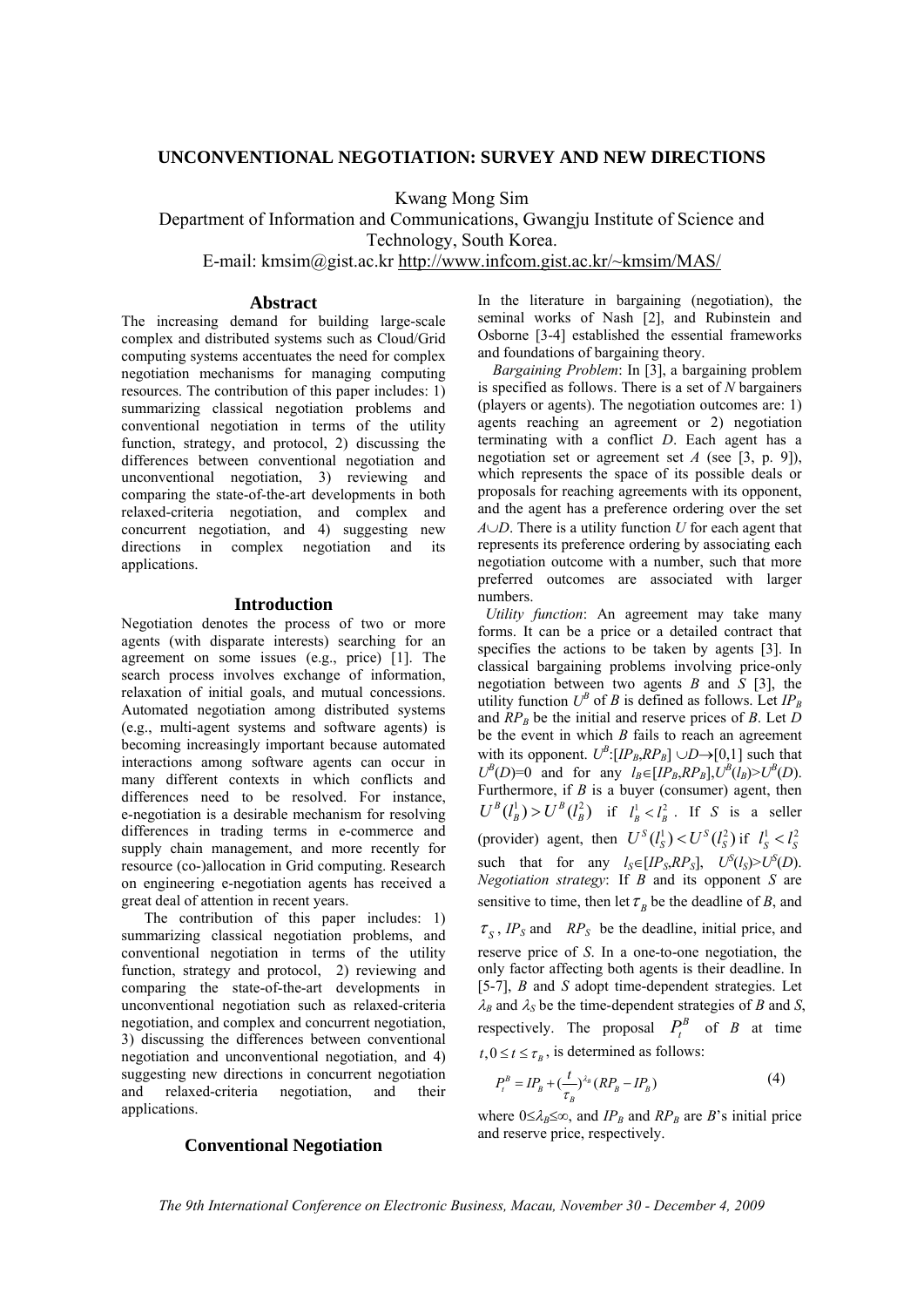The proposal  $P_t^S$  of *S* at time  $t, 0 \le t \le \tau_s$  is determined as follows:

$$
P_t^S = I P_S - \left(\frac{t}{\tau_S}\right)^{\lambda_S} (I P_S - R P_S) \tag{5}
$$

where  $0 \leq \lambda_s \leq \infty$ , *IP<sub>S</sub>* and *RP<sub>S</sub>* are *S*'s initial price and reserve price, respectively.

*Negotiation protocol*: Negotiation between *B* and *S* is carried out using the *Rubinstein's alternating-offers* protocol [4] as follows. *B* makes an offer at  $t = 0, 2, 4, 6, \ldots S$  makes a counter offer at  $t = 1, 3, 5, 7, \ldots$  During negotiation, *B* (respectively, *S*) uses eq. (4) (respectively, eq. (5)) to generate an offer (respectively, a counter-offer). Negotiation terminates (i) when an agreement is reached, or (ii) with a conflict when either *B*'s or *S*'s deadline is reached.

 *Optimizing utility*: The problem is to find a value of  $\lambda_B$  (respectively,  $\lambda_S$ ) that would optimize  $U^B$ (respectively,  $U^S$ ) given different parameters (e.g., deadline, initial price, and reserve price).

# **Conventional Negotiation vs. Unconventional Negotiation**

In this paper, conventional negotiation [1-8] approaches are identified with the following characteristics:

- 1. An agreement is reached when one agent proposes a deal that matches (or exceeds) what another agent asks for.
- 2. Agents focus only on optimizing utilities.
- When contracts are established, agents are bound to them (i.e., no agent can breach a contract).
- 4. Agents negotiate with other agent(s) for one type of goods/service in only one market.

 *Agreements and utilities*: In conventional negotiation, agents evaluate (counter-)proposals using some utility function *U*(*P*) and typically accept a proposal *P* based on whether the opponent's proposal generates an expected payoff that is equal to or higher than some expected payoff. For example, if agent  $B_l$ 's proposal  $P_1^{\text{B}}$  generates a payoff of  $\hat{U}(P_1^{\text{B}})$ , *B1* will typically accept another agent *S1's* (counter-)proposal  $P_1^{\ S}$  only if it generates a payoff  $U(P_1^S)$ , such that  $U(P_1^S) \ge U(P_1^B)$ . Since agents in conventional negotiation mechanisms are utility-maximizing agents, they are not designed with the flexibility to consider reaching a faster agreement by accepting  $P_1^S$  if  $U(P_1^S) \le U(P_1^B)$  even if the difference  $|U(P_1^{\text{S}}) - U(P_1^{\text{B}})|$  is (very) small. In multi-lateral negotiation, an agent may run the risk of losing deals in the face of strong competition. The idea of *relaxed-criteria negotiation* proposed by Sim [9] redefines the notion of reaching a consensus in negotiation by allowing agents to overlook very small differences in their proposals, and hence,

slightly relaxing the conditions for reaching agreements. Unlike conventional negotiation where agents only strive to optimize their utilities, in relaxed-criteria negotiation, agents attempt to enhance their success rates in negotiation and to reach faster agreements while also attempting to optimize their utilities.

*Contracts*: In conventional negotiation, an agent is bound to a contract once it is established (i.e., neither party can breach the contract). In unconventional negotiation, Sandholm et al. [10] proposed the idea of *leveled commitment contracts* for a two-player game, where each player can be freed from a contract by paying a penalty fee to the other player, and the level of commitment is set by breach penalties. Allowing decommitments enables an agent to profitably accommodate new negotiation events that make some old contracts unbeneficial. This enables an agent to take on unbeneficial contracts in anticipation of better contracts in subsequent negotiations. For example, in Grid resource negotiation, the reasons for allowing decommitments are as follows: 1) if a consumer cannot acquire ALL its required resources before its deadline, it can release those resources acquired so that resource providers can assign them to other consumers, and 2) decommitment allows an agent that has already reached an intermediate contract for a resource to continue to search for better deals before the termination of the entire concurrent negotiation.

*Markets*: In conventional negotiation, regardless of the number of agents (participants), (i.e., whether it is a one-to-one, one-to-many, or many-to-many negotiations), agents negotiate for only one type of goods/service within one market. A recent work by Sim et al. [11] considered a complex concurrent negotiation mechanism in which an agent conducts *simultaneous and parallel negotiation activities* with agents in *multiple e-markets* for acquiring multiple types of resources.

### **Relaxed-criteria Negotiation**

In Sim's relaxed-criteria negotiation [9], two rules were defined for allowing agents to reach agreements:

*R1*: An agreement is reached if an agent  $B<sub>1</sub>$  and its opponent  $S_I$  propose deals  $P_1^B$  and  $P_1^S$ , respectively, such that either 1)  $U(P_1^B) \ge U(P_1^S)$  or 2)  $U(P_1^S) \ge U(P_1^B)$ , where  $P_1^B$  and  $P_1^S$  represent the buying and selling prices, respectively.

*R2*: An agreement is reached if either 1)  $\eta$ =  $U(P_1^{\text{B}}) - U(P_1^{\text{B}})$ , such that  $\eta \rightarrow 0$  or 2)  $\eta =$  $U(P_1^B) - U(P_1^S)$ , such that  $\eta \rightarrow 0$ , where  $\eta$  is the amount of relaxation determined using a fuzzy decision controller (*FDC*) together with a set of relaxation criteria.

In conventional negotiation, agents follow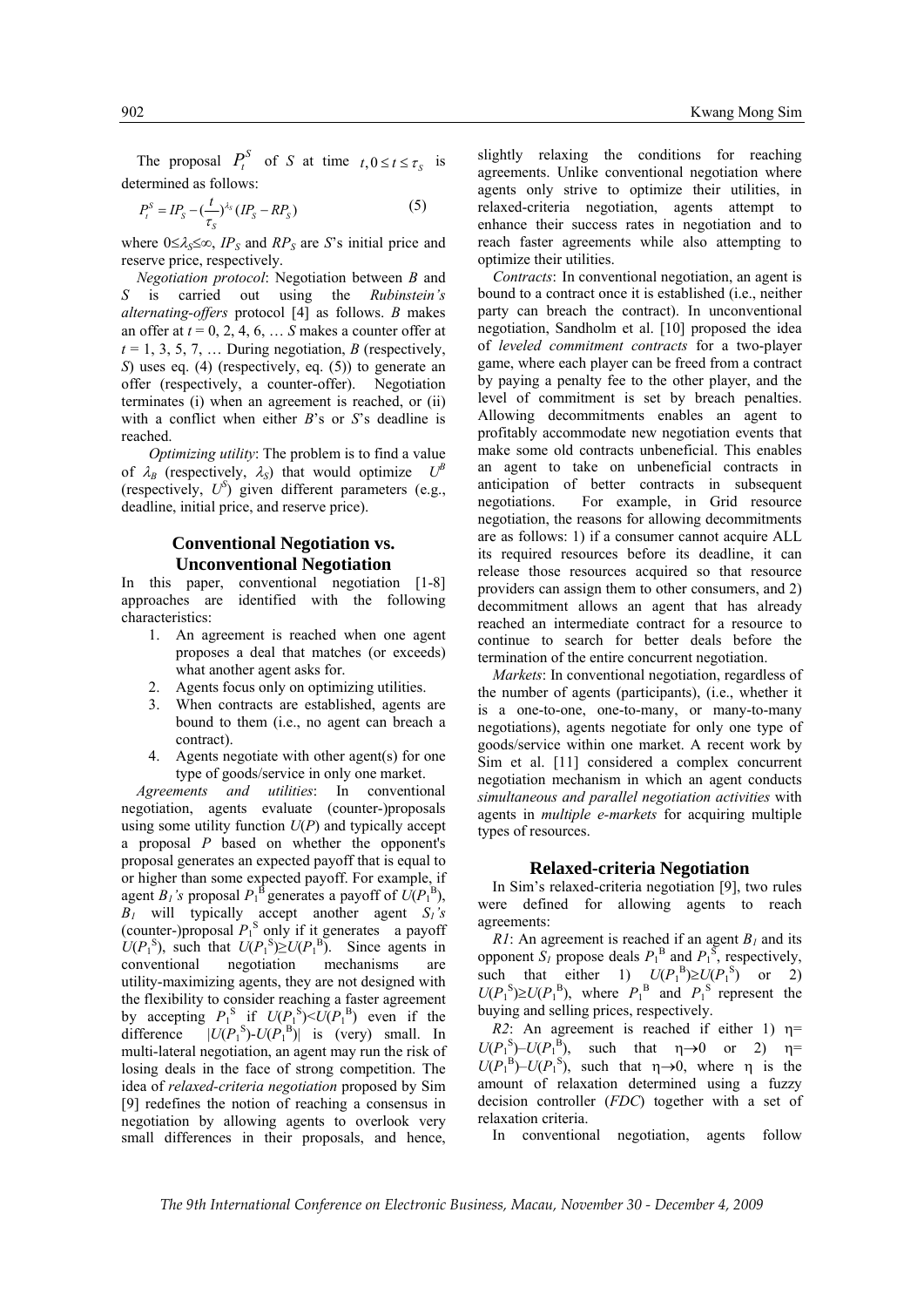Rubinstein's alternating-offers protocol and only use *R1* for determining whether an agreement is reached. In Sim's relaxed-criteria negotiation protocol, agents use both *R1* and *R2* for determining whether an agreement is reached.

Sim's relaxed-criteria negotiation is generally designed for many-to-many negotiation, and agents are programmed to slightly relax their bargaining terms in the face of intense pressure (e.g., urgent need to acquire a resource, or facing fast approaching deadlines). Since notions such as "very slight" difference in proposals, "strong" competition, and "fast" approaching deadline are vague, an *FDC* together with a set of 16 fuzzy rules were used in [9] to guide agents in making decisions when relaxing their aspirations. In relaxing its bargaining terms, an agent in [9] is influenced by factors such as degree of competition  $(\mathcal{G})$  and its *eagerness*  $(\varepsilon)$ .  $\varepsilon$  represents how urgent it is for an agent to acquire a resource before a deadline [9]. An agent that is *more*  (respectively, *less*) eager to reach a consensus will be more likely to overlook small differences between its proposal and its opponents' counter-proposals. Both  $\theta$  and  $\varepsilon$  are the relaxation criteria and they form the antecedents of the fuzzy rules. The amount of relaxation  $\eta$  is the consequent of a fuzzy rule. Whereas  $\theta$  and  $\varepsilon$  are the inputs to the *FDC*,  $\eta$ represents the amount that an agent would relax its bargaining terms in a given situation (the output of the *FDC*).

In [12], the idea of relaxed-criteria negotiation was generalized by augmenting the designs of negotiation agents with additional fuzzy controllers to allow even more flexibility in negotiation. In [12], agents can both 1) raise their expectations in extremely favorable markets and 2) lower expectations in extremely unfavorable markets (i.e., relaxing their bargaining criteria). In relaxing their bargaining criteria, agents in [12] use the same set of relaxation criteria (degree of competition and eagerness) as agents in [9]. In raising their expectations, agents face two challenging decisions: 1) whether to postpone reaching consensus and 2) duration to postpone deal. In very favorable market conditions, an agent  $B_1$  may receive (>1) proposals  $\boldsymbol{O} = \{P_1^S, \ldots, P_n\}$  $P_1^{\{S\}}$  from its opponents  $S_1, \ldots, S_k$  that are better than or equal to its own proposal  $P_1^B$ , such that *U*( $P_j$ <sup>S</sup>)≥*U*( $P_1$ <sup>B</sup>), ∀ $P_j$ <sup>S</sup> ∈*O*. Hence,  $B_l$  may postpone its decision to reach a consensus with an opponent in the hope that it can achieve a higher utility than  $U(P_1^B)$ . However, in multi-lateral negotiation, if  $B<sub>I</sub>$  postpones its decision to reach a consensus, it *also* runs the risk of not completing the deal with *any* of its opponents eventually. Hence,  $B_1$ 's decision to postpone a deal depends on the *number* of agents  $N_a$  with a proposal that is better than or equal to its own proposal. If  $N_a$ is a sufficiently large number, then it would be

advantageous for  $B<sub>1</sub>$  to postpone its deal. However,  $B_1$  needs to determine how large  $N_a$  should be for a given market condition. For different market situations,  $N_a$  is determined by the degree of competition ( $\mathcal{G}$ ) that  $B<sub>l</sub>$  faces and its eagerness ( $\varepsilon$ ) to acquire a resource/service. If  $B_1$  is *very* eager to acquire an urgently needed resource or faces very strong competition, it may not postpone the deal if  $N_a$ is not much larger than 1. Both  $\theta$  and  $\varepsilon$  collectively form the antecedent of the fuzzy rules of an *FDC* (called **FDC1** in [12]) for determining  $N_a$ . If  $B_1$ decides to postpone its decision to reach a deal, it has to decide the duration  $T_p$  for postponing the deal. Two factors that affect  $T_p$  are the fraction of remaining trading time  $T_r = (\tau - t)/\tau$  (where  $\tau$  is the deadline and *t* is the current round) and  $N_a$ . Both  $N_a$ and  $T_r$  collectively form the antecedent of the fuzzy rules of an *FDC* (called *FDC2* in [12]) for determining  $T_p$ .

Whereas slightly lowering expectation may increase the probability of reaching consensus in adverse market conditions, slightly raising expectation may enhance the utilities of agents in extremely good (albeit, rare) market situations. Stochastic simulations in [12] demonstrated that agents in [12] following the generalized relaxed-criteria negotiation protocol achieved 1) higher average utilities than agents in [9] following the relaxed-criteria protocol and 2) higher success rates than agents in [13-14] following alternating-offers protocol (i.e., agents that do not relax their bargaining terms nor raise their expectations).

Subsequently, the work in [9] was adapted to automated negotiation in Grid resource management. In Sim's relaxed-criteria G-negotiation protocol [15-16], agents representing resource providers and consumers are programmed to *slightly* relax their bargaining criteria under intense pressure (e.g., when a consumer has a higher demand for resources) with the hope of enhancing their chance of successfully acquiring resources. A consumer agent and a provider agent are both designed with an *FDC*: *FDC-C* and *FDC-P*, respectively. Two different sets of relaxation criteria (for consumers and providers, respectively) that are specific to Grid resource management are used as inputs to *FDC-C* and *FDC-P*, respectively.

Two criteria that can influence a consumer agent's decision in the amount of relaxation of bargaining terms are: 1) recent statistics in failing/succeeding in acquiring resources called *failure to success ratio* (*fs*<sub>t</sub>) and 2) demand for computing resources called *demand factor* (*dft*). If a consumer agent is *less* successful in acquiring resources recently to execute its set of tasks, it will be under more pressure to slightly relax its bargaining criteria with the hope of completing a deal. If a consumer agent has a *greater*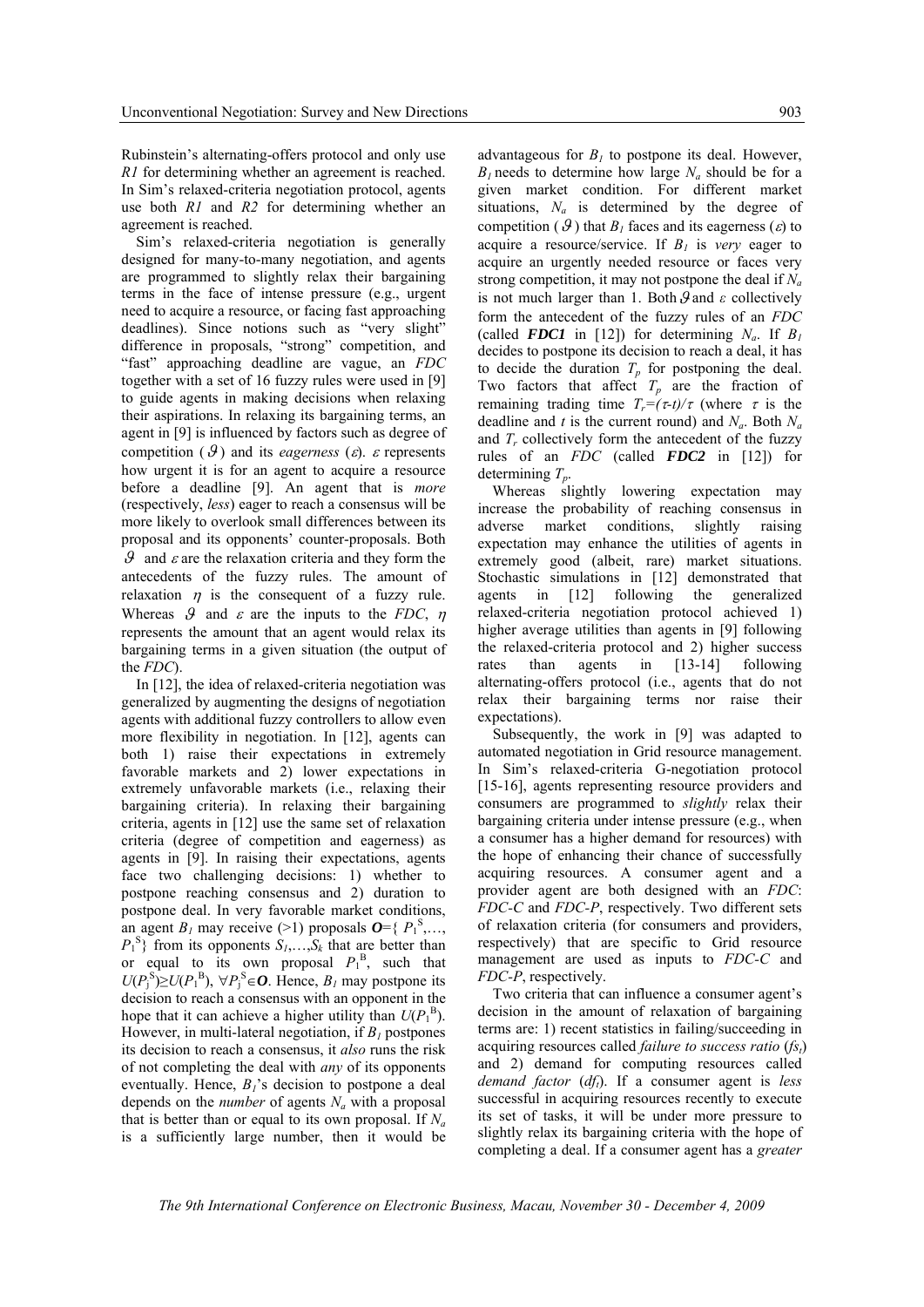demand for computing resources it is more likely to be under more pressure to slightly relax its bargaining criteria. Both  $f_{s_t}$  and  $df_t$  are inputs to *FDC-C*, and the output is η (the amount of relaxation) [15-16].

Two criteria that can influence a provider agent's decision are: 1) the amount of the provider's resource(s) being utilized (the *utilization level*  $(ul_1)$ ) and 2) recent resource requests from consumers (the *request factor*  $(rf_t)$ ). If more of its resources are currently being utilized or are occupied, then a provider is less likely to slightly relax its bargaining terms. If there are fewer recent demands from consumers for resources, a provider is more likely to slightly relax its bargaining criteria since it is under more pressure to lease out its idle resources. Both  $ul_t$ and *rft* are inputs to *FDC-P*, and the output is η [15-16].

 The fuzzy rules for *FDC-C* and *FDC-P* in [15-16] and the *FDC* in [9] were manually generated, and agents in [9] and [15-16] negotiate in only one market. In [17], relaxed-criteria negotiation agents were designed to *negotiate in more than one e-market* and with the capability to continuously enhance their performance by evolving their fuzzy rules as they negotiate in more e-markets. Like agents in [9, 15-16], agents in [17] also follow Sim's relaxed-criteria negotiation protocol. Whereas there are two inputs to *FDC-C* and *FDC-P* in [15-16] and the *FDC* in [9], there are three inputs to the *FDC* in [17]. The three inputs corresponding to the set of relaxation-criteria are: 1) time pressure, 2) degree of competition, and 3) the relative distances from the opponents' proposals. When an agent's deadline is fast approaching, an agent is under more (time) pressure to relax its bargaining criteria. Hence, at the start of negotiation, an agent is less likely to overlook small differences in proposals. Like agents in [9], an agent in [17] that faces more (respectively, less) competition is more (respectively, less) likely to relax its bargaining criteria to reach an agreement. Another criterion for relaxation is the relative distances between the proposal of an agent and all the proposals of its opponents. The general idea is that if the best proposal from an agent's opponent is very close to its own proposal relative to all other proposals from all other opponents, then it seems prudent that an agent should relax its bargaining terms and reach a consensus with the opponent with the best proposal. The impetus of the work in [17] is using an evolutionary procedure for learning effective relaxed-criteria negotiation rules that will enhance the performance of agents in terms of negotiation success rates, utility, and negotiation speed. Using the negotiation outcomes (success rates, utility, and negotiation speed) of agents in each e-market as data sets, at the termination of the negotiation process for each e-market, a *GA* is

executed to evolve a new set of fuzzy relaxed-criteria rules of agents. The new and enhanced set of fuzzy rules will be adopted to guide agents in relaxing bargaining terms when it negotiates in a new e-market, and this process continues as agents improve their performance as they negotiate in new and different e-markets. This self-improving characteristic represents the latest state of development in relaxed-criteria negotiation.

## **Concurrent and Complex Negotiation**

This section reviews complex negotiation in which agents conduct concurrent and simultaneous negotiation activities, and can potentially be freed from intermediate contracts by paying penalty fees.

Rahwan et al.'s [18] one-to-many negotiation model consists of one buyer and multiple sellers, and the buyer has a number of sub-negotiators. There are multiple negotiation threads, and in each negotiation thread, each different sub-negotiator conducts a one-to-one negotiation with a different seller. Four strategies were proposed in [18] for controlling and coordinating multiple simultaneous one-to-one negotiations: 1) *Desperate Coordination Strategy (DCS)*, 2) *Patient Coordination Strategy (PCS)*, 3) *Optimized Patient Coordination Strategy (OPCS)*, and 4) *Strategy Manipulation Coordination Strategy (SMCS)*. In *DCS*, the coordinator agent terminates all negotiations once *any* negotiation thread reaches an agreement. In *PCS*, the coordinator agent waits until all sub-negotiators have completed negotiation, then chooses the best offer. In *OPCS*, the coordinator uses the negotiation outcome from a negotiation thread to influence the performance of other negotiation threads. For example (see [18, p. 201]), if one sub-negotiation found a deal with utility 7, then in other negotiation threads, any offers with utility lower than 7 will be considered unacceptable. In *SMCS*, the coordinator may modify the negotiation strategies of different negotiation threads at runtime. For instance, if a deal has been secured in one negotiation thread, the consumer can adopt a "take-it-or-leave-it" strategy in other negotiation threads [18, p. 201].

Ngyuen et al. [19] also proposed a one-to-many negotiation model consisting of multiple *concurrent* one-to-one negotiations. Unlike agents in [18], agents in [19] adopt the time-dependent concession-making strategies in [7]: 1) *Conceder* (quickly conceding to its reservation value), 2) *linear* strategy conceding to its reservation value, and 3) *Bouleware* (maintaining its value until the deadline is almost reached, then rapidly conceding to its reservation value). [19] introduced more flexibility to their concurrent one-to-one negotiation model by allowing buyer and seller agents to renege on deals (i.e., decommit deals) at the expense of paying penalty fees. Whereas [10] proposed *leveled*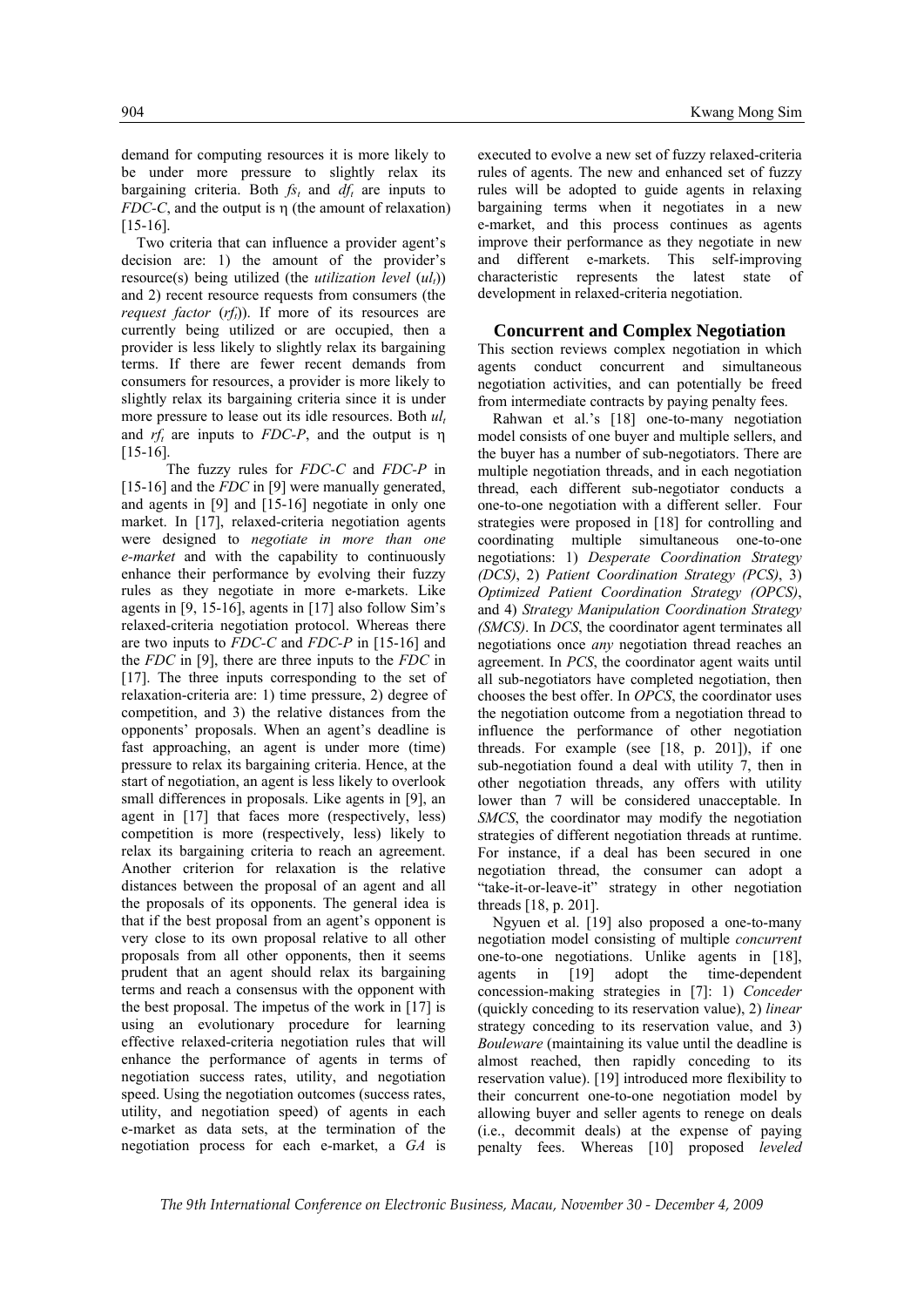*commitment contracts* for a two-player game, [19] extended the work in [10] to concurrent negotiation involving *one* buyer and *many* sellers, and included two additional features: 1) reasoning about *when* to decommit from a contract and 2) determining whether a new contract is acceptable by considering decommitment thresholds. In [19], the penalty fee is dynamically computed as a percentage of the utility of the deal and the time when the contract is broken. A new contract is acceptable if the utility gained by taking the new contract is greater than that of the current contract after paying the penalty fee for decommitment, and the degree of acceptance is above a predefined threshold *θ* that specifies the extent that a buyer agent should accept proposals. A buyer agent in [19] adopts either of the two commitment management strategies: *greedy* (*θ*=0) (tends to accept any possible deal) or *patient* ( $\theta$  = 0.5) (only deals that provide a certain expected utility value will be accepted). Additionally, there are two types of provider agents in [19]: *loyal provider*s that will never renege on contracts and *partial providers* that will possibly renege on contracts.

Sim et al. [11] proposed a concurrent negotiation model consisting of multiple one-to-many negotiations. Designed for bolstering Grid resource co-allocation, the concurrent negotiation model consists of a coordinator which coordinates the parallel negotiation activities for acquiring *n* different types of Grid resources in *n* different resource markets. In each resource market, a consumer agent negotiates simultaneously with multiple resource provider agents for one type of Grid resource. Furthermore, both consumer and provider agents can be freed from a contract by paying penalty fees to their opponents. In negotiating for one type of Grid resource in a resource market, there is a commitment manager that manages both commitments and decommitments of (intermediate) contracts. In [11], three classes of commitment management strategies (CMSs): {*Linear*-CMS, *Conciliatory*-CMS, and *Conservative*-CMS} were defined by combining the commitment management steps with the time-dependent concession making functions in [6]: 1) *conservative* (maintaining the initial price until an agent's deadline is almost reached), 2) *conciliatory* (conceding rapidly to the reserve price), and 3) *linear* (conceding linearly). In [20], Sim et al. adopted an *Adaptive*-CMS in which the commitment management steps were combined with an adaptive concession making strategy. An agent's adaptive concession making strategy in [20] is derived from its current bargaining position in a resource market. For instance, a consumer agent is in an *advantageous* (respectively, a *disadvantageous*) bargaining position if it is negotiating in a resource market with more (respectively, fewer) provider agents. The coordinator can coordinate the parallel

negotiation activities in *n* resource markets using: 1) the Utility-oriented Coordination Strategy (*UOCS*) and 2) the Patient Coordination Strategy (*PCS*). In the *UOCS*, at each negotiation round, the coordinator determines whether to terminate the entire concurrent negotiation based on the predicted utility changes received from every commitment manager for each one-to-many negotiation. In the *PCS*, the coordinator terminates all concurrent negotiations when it acquires *all* required resources without considering time constraint. In [20], the prediction in the change of utilities in the *UOCS* was enhanced using linear regression (the Regression-based Utility-oriented Coordination Strategy (RUOCS)). Favorable Coordination Strategy (*RUOCS*)). Favorable empirical results in [20] show that agents adopting the *RUOCS* achieved the highest final utilities among the three coordination strategies (*RUOCS, UOCS,*  and *PCS*).

## **Conclusion and New Directions**

This paper has discussed the differences between conventional negotiation and unconventional negotiation and summarized the state-of-the-art developments in both relaxed-criteria negotiation, and complex and concurrent negotiation.

Whereas game-theoretic research [2-4] provides solution concepts for optimizing agents' utilities in simpler negotiation settings (e.g., one-to-one negotiation), relaxed-criteria negotiation offers a novel approach in solving much more complex negotiation problems using heuristics to improve success rates and negotiation speed. Whereas researchers in game theory [2-4] provided solution concepts for determining equilibrium strategies for negotiation, they did not provide techniques for computing and finding these equilibrium strategies, and [21] has shown that finding the equilibrium strategies is NP-hard even in a simple one-to-one negotiation setting. Through empirical studies, relaxed-criteria negotiation aims at providing an alternative means for studying the behaviors of negotiation agents in complex environments.

In conventional negotiation, participants negotiate in the same market (i.e., within one market). In concurrent negotiation, a participant conducts *simultaneous and parallel negotiation activities* with resource providers *in multiple e-markets* to acquire multiple types of resources. Furthermore, in complex negotiation, both buyers and sellers can renege on (intermediate) contracts by paying penalty fees. In conventional negotiation, agents negotiate only in one e-market for one product/service, and the attributes that may complicate the design of negotiation mechanisms include: 1) the number of negotiation participants and 2) the number of issues involved in negotiation. In complex negotiation involving decommitments and parallel negotiation activities in multiple e-markets, there are two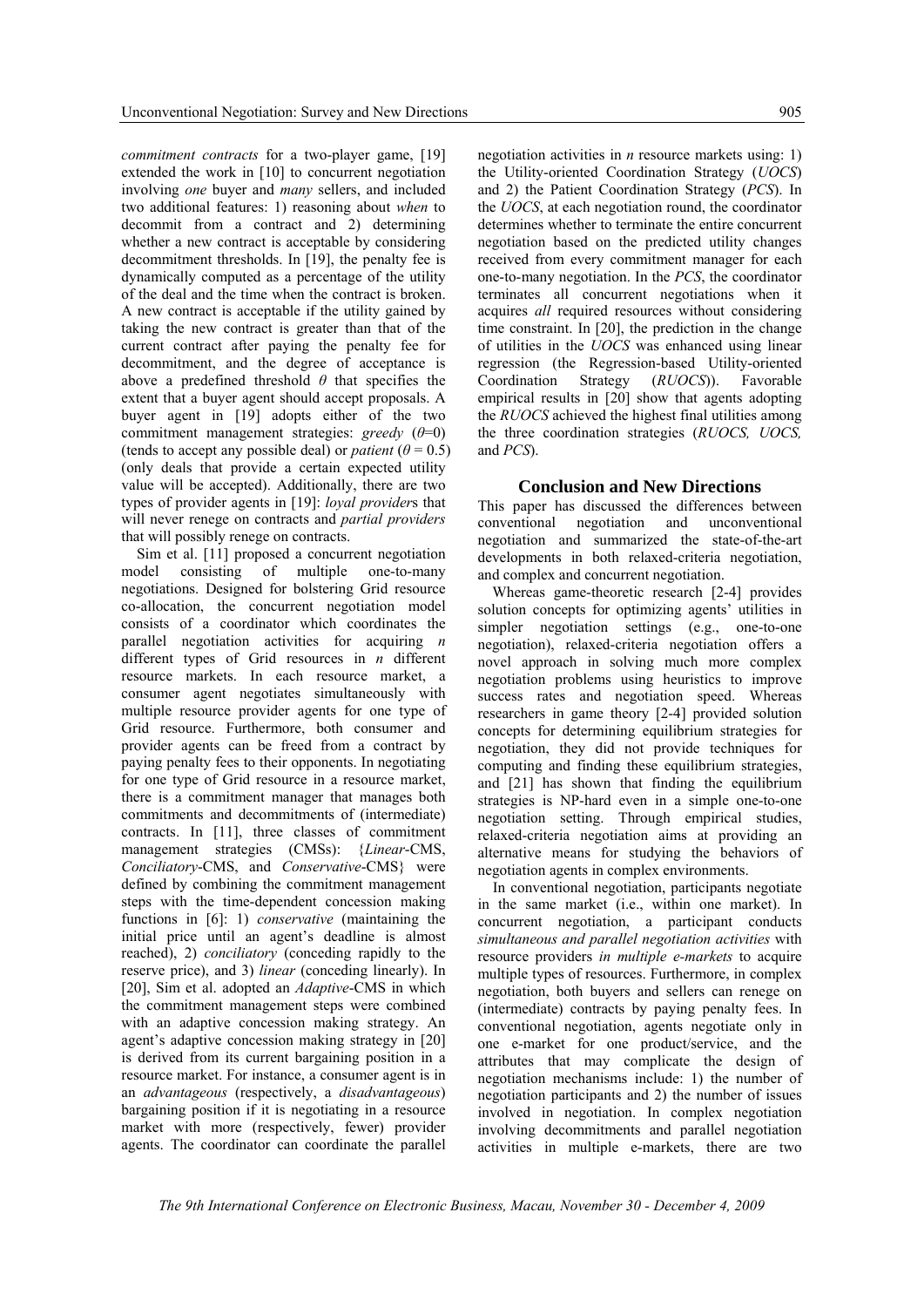additional attributes that contribute to the complexity in concurrent negotiation: 1) the number of e-markets that an agent is involved in and 2) the number of times that contracts are breached before negotiation terminates.

*New direction*: The increasing demand for building large-scale complex and distributed systems such as Cloud/Grid computing systems accentuates the need for complex negotiation mechanisms for managing computing resources. Supporting resource co-allocation is essential for Grid computing because 1) computationally intensive applications often require more resources than a single computing machine can provide, and 2) an application may require multiple types of computing capabilities from different resource owners [22]. Successfully obtaining contracts from multiple resource owners for simultaneously accessing several resources is a very challenging task given that stakeholders often have different requirements. Allocating multiple resources in a coordinated fashion across virtual organizational boundaries is also a very difficult problem (e.g., mapping application workflows consisting of interacting components that need to be executed in a certain partial order to Grid resources is an *NP* complete problem [23]). One way of solving such a hard problem is to use heuristic approaches (e.g., relaxed-criteria negotiation). This paper suggests that a relaxed-criteria concurrent negotiation mechanism may be an appropriate tool for facilitating Grid resource co-allocation. In a relaxed-criteria concurrent negotiation mechanism, 1) agents in a Grid resource market follow a relaxed-criteria negotiation protocol, and perhaps adopt a set of criteria in [15-16] (i.e., *failure to success ratio*, *demand factor*, *utilization level*, and *request factor*), for relaxing bargaining terms, and 2) coordination of the parallel negotiation activities may be achieved by adopting one of the three coordination strategies in [11, 20] (*RUOCS, UOCS,*  and *PCS*).

**Acknowledgement.** This work was supported by the Korea Science and Engineering Foundation (KOSEF) grant funded by the Korea government (MEST 2009-0065329) and DASAN International Faculty Fund (project code: 140316).

### **References**

- [1] J. Rosenschein., and G. Zlotkin. Rules of Encounter: Designing Conventions for Automated Negotiation among Computers. Cambridge, Mass.: MIT Press, 1994.
- [2] J. F. Nash. The Bargaining Problem. Econometrica 18, pp. 155-162.
- [3] M. J. Osborne and A. Rubinstein, Bargaining and Markets. New York: Academic, 1990.
- [4] A. Rubinstein, "Perfect equilibrium in a bargaining model," Econometrica, vol. 50, no. 1, pp. 97–109.
- [5] T. Sandholm and N. Vulkan, "Bargaining with deadlines," in Proc. Nati. Conf. Artificial Intell., Orlando, FL, 1999, pp. 44–51.A.
- [6] "Equilibria, prudent compromises, and the 'Waiting' game," IEEE Trans. Syst., Man, Cybern. B, Cybern., vol. 35, no. 4, pp. 712–724, Aug. 2005.
- [7] P. Faratin et al., "Negotiation decisionfunctions for autonomous agents," Int. J. Robot. Auton. Syst., vol. 24, no. 3, pp. 159–182, Sep. 1998.
- [8] Lomuscio et al. A Classification Scheme for Negotiation in Electronic Commerce. In Int. J. of Group Decision and Negotiation. 12(1), pp. 31-56, 2003.
- [9] K. M. Sim and S. Y. Wang, "Flexible negotiation agent with relaxed decision rules," IEEE Trans. Syst., Man, Cybern. B, Cybern., vol. 34, no. 3, pp. 1602–1608, Jun. 2004.
- [10] T.W. Sandholm and V. R. Lesser, "Leveled commitment contracts and strategic breach" Games and Economic Behavior, 2001, 35:212-270.
- [11] K. M. Sim and B. Shi. "Concurrent Negotiation" and Coordination for Grid Resource Co-allocation", to appear in IEEE Trans. Syst., Man, Cybern. B, Cybern, 2009/10.
- [12] K. M. Sim, "Negotiation agents that make prudent compromises and are slightly flexible in reaching consensus," Comput. Intell., vol. 20, no. 4, pp. 643–662, Nov. 2004.
- [13] K. M. Sim and C. Y. Choi, "Agents that react to changing market situations," IEEE Trans. Syst., Man, Cybern. B, Cybern., vol. 33, no. 2, pp. 188–201, Apr. 2003.
- [14] K. M. Sim "A market-driven model for designing negotiation agents," Comput. Intell., vol. 18, no. 4, pp. 618–637, 2002.
- [15] K. M. Sim. and K. F. Ng. Relaxed-criteria Negotiation for G-commerce. Int. Trans. on Sys. Sci. and Appl., Vol 3, No 2, July 2007, pp 105-117.
- [16] [5] K. M. Sim and K. F. Ng. A Relaxed-Criteria Bargaining Protocol for Grid Resource Management. In Proc. of the 6th IEEE Int. Sym. on Cluster Computing and the Grid Workshops, May 2006, S'pore, p. 5.
- [17] K. M. Sim. Evolving Relaxed-criteria Negotiation Rules. IEEE Trans. Syst., Man, Cybern. B, Cybern., Vol. 38, No. 6, Dec., 2008, pp.1486-1500.
- [18] I. Rahwan et al., "Intelligent agents for automated one-to-many e-commerce negotiation", Twenty-Fifth Australian Computer Sci. Conf., 4, 2002, pp. 197-204.
- [19] T.D. Nguyen and N.R. Jennings, "Managing